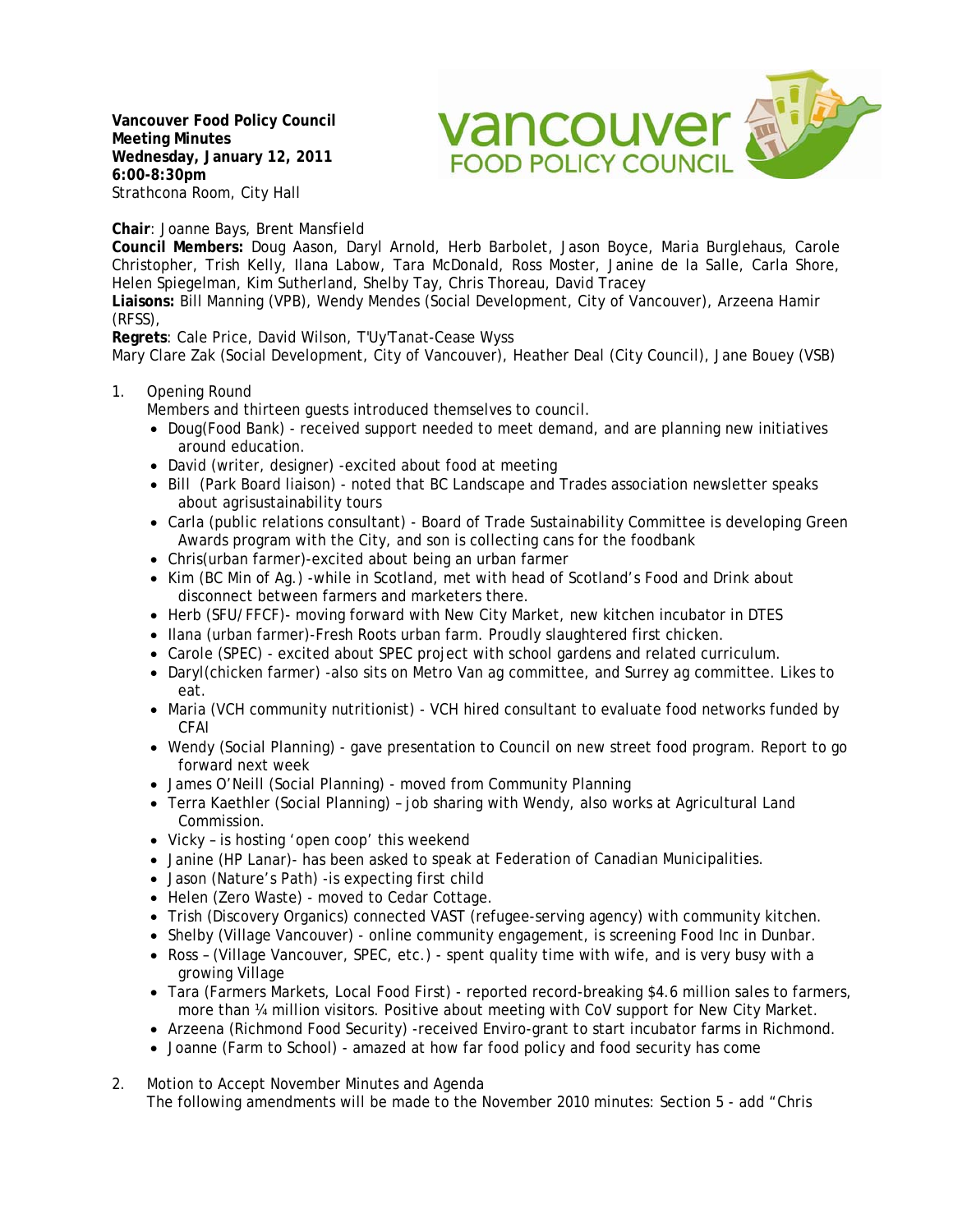Thoreau accepts position as new member." Moved by Trish, seconded by Carole, carried unanimously. The following amendments will be made to the agenda: Sections 3, 5, and 6 – Update on Urban Health Framework, Ilana's introduction, and Clare Gram and Al Blakely's presentations will be tabled until next meeting. Moved by Carla, seconded by Ross, carried unanimously.

- 3. Urban Health Framework (Mary Clare) Tabled until next meeting.
- 4. Staff Report on City's Food Policy Activity (Wendy Mendes)
	- New staff- Welcomed James O'Neill and Terra Kaethler. Division of labour and work plans are still being devised.
	- Street food report goes forward next week and will be online soon. Recommendations include more locations, increased diversity of food, increased nutrition, and working with Farmers markets to increase local food content.
	- Urban Farming engaging in conversations to align city regulations with urban farming practices.
	- Food Secure Vancouver connecting to City data-gathering for GCAT food-focus to benchmark goals.
	- Graduate students bringing folks together to work better together and provide opportunity to contribute to policy development
	- UASC-renamed as Urban Food Systems Steering Committee (UFSSC)
	- Urban Food Strategy including an Urban Agriculture Strategy will be developed to bring together ideas and include goals and strategies.

 It was noted that the food mandate has endured through various changes in government, but that it is important to engage with new politicians after the election.

5. Introduction of New VFPC Members - Shelby, Chris, and Jason Shelby – After receiving her BSc in Environmental Sciences from UBC, Shelby became active with various networks with a goal of giving people and organizations the tools needed to enable positive change. Her interests lie at the intersection sustainability, community, health, food, and she is now actively involved with Village Vancouver.

 Jason – After working at the Aquarium and helping them begin the Ocean Wise program, Jason understood the power of social enterprise, and continued on to complete his MBA in Sustainable Business. He has been heavily involved in Local Food First, and has now joined Nature's Path, a company also interested in supporting the local food system.

 Chris – On Vancouver Island, Chris ran a small farm and was involved with the Island Organic Producers Association and other committees before moving to Vancouver to study Agroecology at UBC. He now has an urban farm and is working to coordinate other urban farmers in the region.

6. Introduction of New VFPC Liaison – Arzeena and Bill Bill-Originally from Ontario, Bill is an avid gardener. After living in Calgary for a number of years, he moved to Vancouver to work for the Park Board, and is now the Manager of Parks and Horticulture, responsible for things such as dogs in parks and community gardens on Park land.

Arzeena-From Richmond originally, Arzeena trained in Ontario before working overseas in rural development. Since her return to the Vancouver Area, she has acted as Coordinator for the Richmond Food Security Society, managing community gardens, developing a tool kit to improve access to food, and exploring partnerships. They have received an award from VanCity's Envirofund, and will work with Kwantlen to develop new incubator farms in Richmond. She also sits on the Richmond School Yard Society.

7. Food Secure Vancouver Study Update (Brent) Report has been in the works for 2.5 years to set a baseline for indicators for food security in